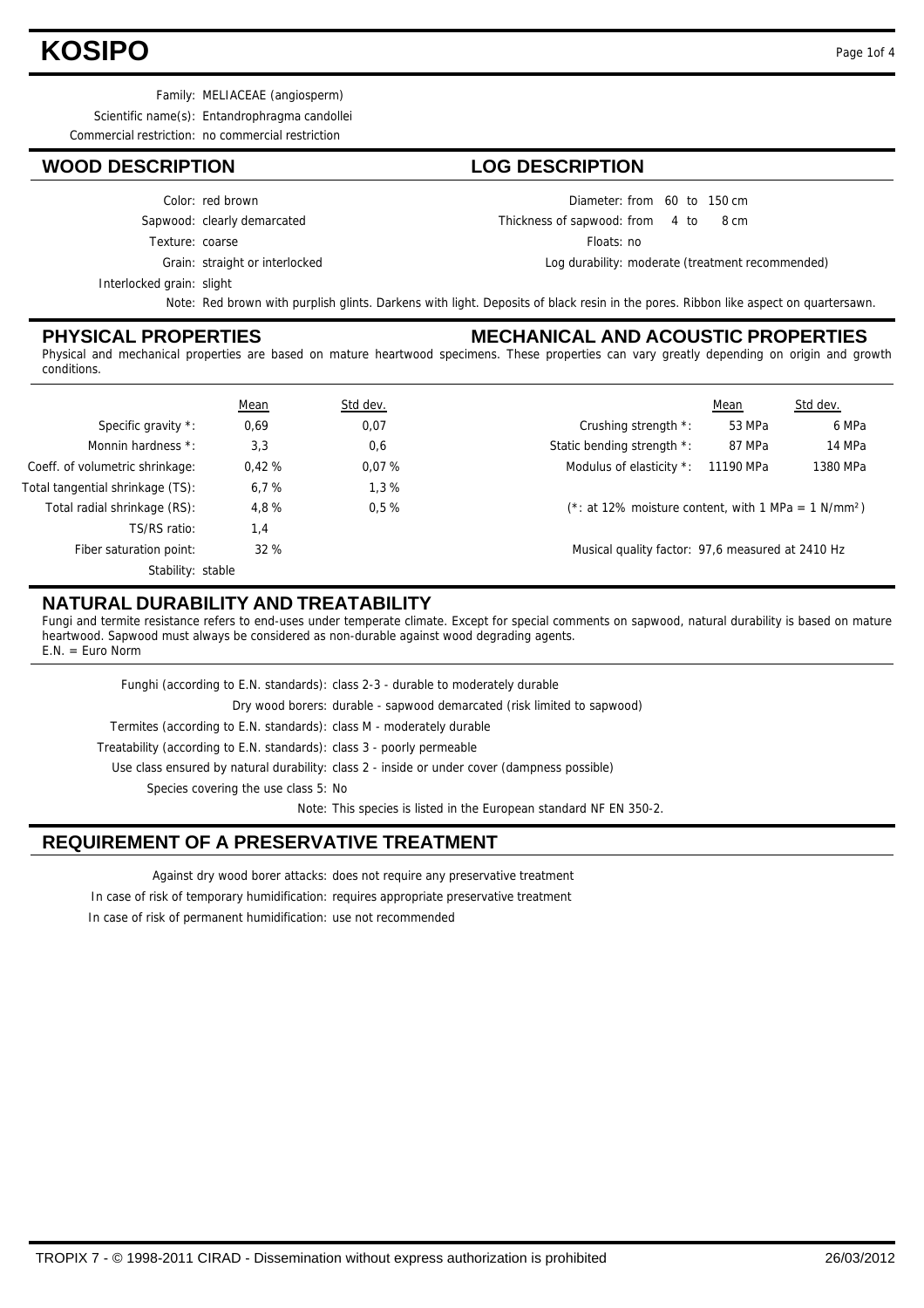# **KOSIPO** Page 2/4

### **DRYING**

|                               | Drying rate: normal to slow                                                                                           | Possible drying schedule: 1 |          |                  |                  |
|-------------------------------|-----------------------------------------------------------------------------------------------------------------------|-----------------------------|----------|------------------|------------------|
| Risk of distortion: high risk |                                                                                                                       |                             |          | Temperature (°C) |                  |
| Risk of casehardening: no     |                                                                                                                       | M.C. (%)                    | dry-bulb | wet-bulb         | Air humidity (%) |
|                               | Risk of checking: no risk or very slight risk                                                                         | Green                       | 40       | -37              | 82               |
| Risk of collapse: no          |                                                                                                                       | 40                          | 44       | 38               | 68               |
|                               | Note: The drying of backsawn is more difficult and slower<br>with higher risks of distortion. Quartersawn well dry is | 30                          | 44       | 36               | 59               |
|                               |                                                                                                                       | 20                          | 46       | 36               | 52               |
|                               | recommended for end-uses in exterior.                                                                                 | 15                          | 49       | 37               | 46               |

This schedule is given for information only and is applicable to thickness lower or equal to 38 mm. It must be used in compliance with the code of practice.

For thickness from 38 to 75 mm, the air relative humidity should be increased by 5 % at each step.

For thickness over 75 mm, a 10 % increase should be considered.

#### **SAWING AND MACHINING**

Blunting effect: high

Sawteeth recommended: stellite-tipped

Cutting tools: tungsten carbide

Peeling: good

Slicing: nood

Note: Requires power. Sometimes difficulties due to interlocked grain (tearing). Blunting effect varies from quite high to very high (silica).

#### **ASSEMBLING**

Nailing / screwing: good

Gluing: correct

#### **COMMERCIAL GRADING**

Appearance grading for sawn timbers: According to SATA grading rules (1996) For the "General Purpose Market": Possible grading for square edged timbers: choix I, choix II, choix III, choix IV Possible grading for short length lumbers: choix I, choix II Possible grading for short length rafters: choix I, choix II, choix III For the "Special Market": Possible grading for strips and small boards (ou battens): choix I, choix II, choix III Possible grading for rafters: choix I, choix II, choix III

### **FIRE SAFETY**

Conventional French grading: Thickness > 14 mm : M.3 (moderately inflammable) Thickness < 14 mm : M.4 (easily inflammable) Euroclasses grading: D s2 d0 Default grading for solid wood, according to requirements of European standard EN 14081-1 annex C (April 2009). It concerns structural graded timber in vertical uses with mean density upper 0.35 and thickness upper 22 mm.

#### **END-USES**

Exterior joinery **Interior is a large of the Contract Contract Contract Contract Contract Contract Contract Contract Contract Contract Contract Contract Contract Contract Contract Contract Contract Contract Contract Contra** Sliced veneer Cabinetwork (high class furniture) Veneer for back or face of plywood Flooring Stairs (inside) **Exterior panelling** Exterior panelling Shingles Light carpentry Glued laminated

Interior panelling Current furniture or furniture components

Note: The adherence of finishing product may be difficult due to the presence of resin. Sanding must be done with care. Filling is necessary to obtain a good finish.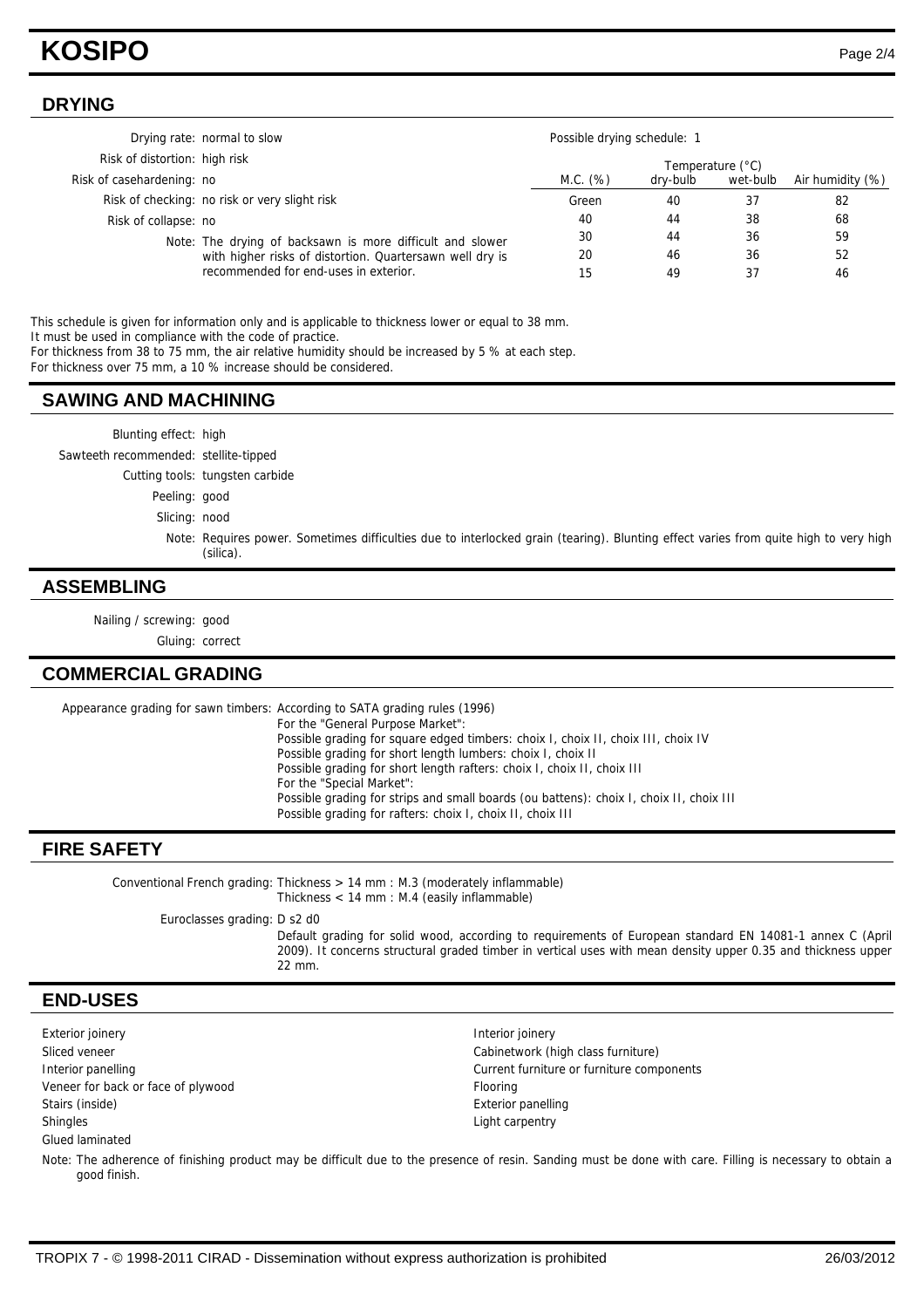# **KOSIPO** Page 3/4

## **MAIN LOCAL NAMES**

| Country                          | Local name     | Country                  | Local name       |  |
|----------------------------------|----------------|--------------------------|------------------|--|
| Angola                           | LIFUCO         | Cameroon                 | ATOM-ASSI        |  |
| Congo                            | <b>DIAMUNI</b> | <b>Ivory Coast</b>       | <b>KOSIPO</b>    |  |
| Gabon                            | <b>ETOM</b>    | Ghana                    | <b>KOSIPO</b>    |  |
| Ghana                            | PENKWA-AKOWAA  | Nigeria                  | <b>HEAVY SAP</b> |  |
| Nigeria                          | OMU            | Central African Republic | BAKANGA          |  |
| Democratic Republic of the Congo | <b>IMPOMPO</b> | Germany                  | KOSIPO-MA        |  |
| United Kingdom                   | OMU            |                          |                  |  |

LIFUCO Cameroon Cameroon ATOM-ASSIE PENKWA-AKOWAA Nigeria Nigeria HEAVY SAPELE OMU Central African Republic BAKANGA IMPOMPO Germany Germany KOSIPO-MAHOGANY